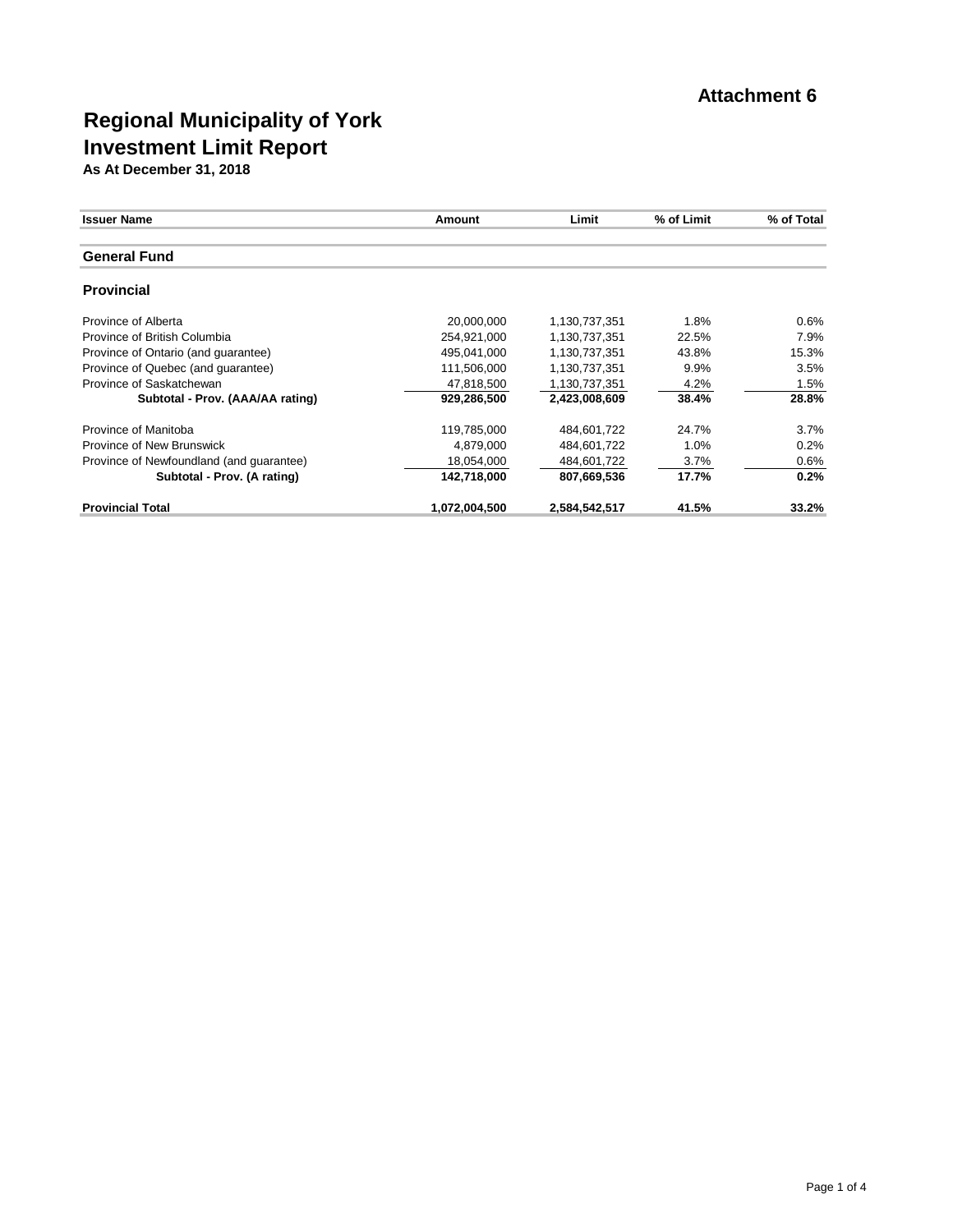| <b>Issuer Name</b>              | Amount      | Limit         | % of Limit | % of Total |
|---------------------------------|-------------|---------------|------------|------------|
| <b>Municipal</b>                |             |               |            |            |
| <b>Region of York</b>           |             |               |            |            |
| Regional Municipality of York   | 35,808,000  | 807,669,536   | 4.4%       | 1.1%       |
| Subtotal - Region of York       | 35,808,000  | 807,669,536   | 4.4%       | 1.1%       |
| <b>Other Municipalities</b>     |             |               |            |            |
| Region of Peel                  | 10,296,000  | 161,533,907   | 6.4%       | 0.3%       |
| City of Vancouver               | 4,000,000   | 161,533,907   | 2.5%       | 0.1%       |
| Region of Durham                | 13,284,000  | 161,533,907   | 8.2%       | 0.4%       |
| Region of Halton                | 12,539,000  | 161,533,907   | 7.8%       | 0.4%       |
| City of London                  | 13,879,000  | 161,533,907   | 8.6%       | 0.4%       |
| Region of Waterloo              | 21,722,000  | 161,533,907   | 13.4%      | 0.7%       |
| Subtotal - Munic. (AAA rating)  | 75,720,000  | 1,130,737,351 | 6.7%       | 2.3%       |
| City of Guelph                  | 3,424,000   | 161,533,907   | 2.1%       | 0.1%       |
| City of Quebec                  | 10,149,000  | 161,533,907   | 6.3%       | 0.3%       |
| City of Toronto                 | 31,820,000  | 161,533,907   | 19.7%      | 1.0%       |
| New Brunswick Municipal Finance | 8,800,000   | 161,533,907   | 5.4%       | 0.3%       |
| Region of Niagara               | 17,574,000  | 161,533,907   | 10.9%      | 0.5%       |
| Subtotal - Munic. (AA rating)   | 71,767,000  | 807,669,536   | 8.9%       | 2.2%       |
| <b>Subtotal - Other Munic.</b>  | 147,487,000 | 1,130,737,351 | 13.0%      | 4.6%       |
| <b>Municipal Total</b>          | 183,295,000 | 1,130,737,351 | 16.2%      | 5.7%       |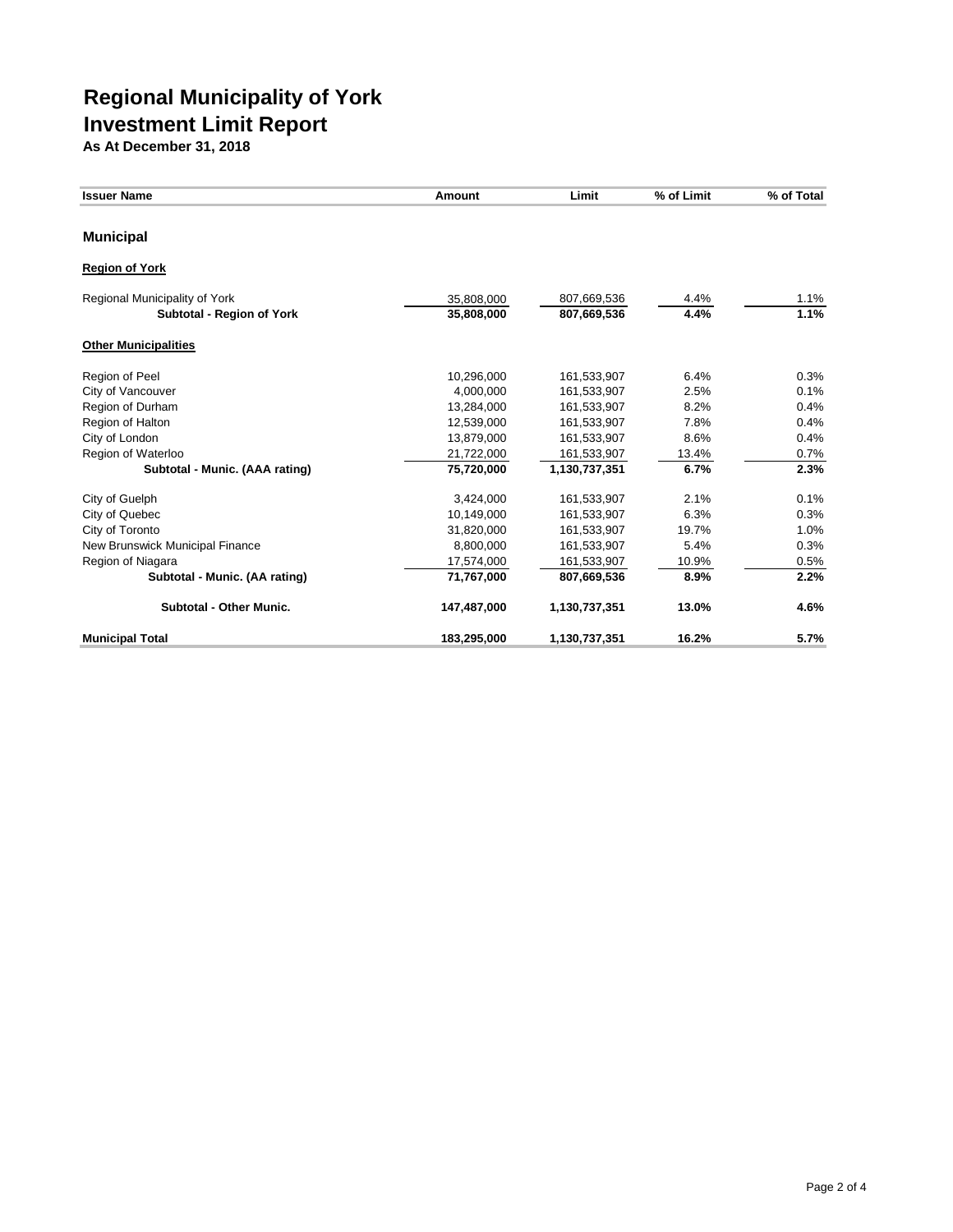| <b>Issuer Name</b>                                                                                                                     | Amount                                                                | Limit                                                                   | % of Limit                              | % of Total                           |
|----------------------------------------------------------------------------------------------------------------------------------------|-----------------------------------------------------------------------|-------------------------------------------------------------------------|-----------------------------------------|--------------------------------------|
| <b>Banks</b>                                                                                                                           |                                                                       |                                                                         |                                         |                                      |
| <b>Schedule 1 Banks</b>                                                                                                                |                                                                       |                                                                         |                                         |                                      |
| Canadian Imperial Bank of Commerce - HISA<br>Canadian Imperial Bank of Commerce - Investments<br>Subtotal - CIBC                       | 292,466,817<br>184,031,885<br>476,498,702                             | 807,669,536                                                             | 58.7%                                   | 14.7%                                |
| Toronto Dominion Bank - Cash<br>Toronto Dominion Bank - Investments<br><b>Subtotal -TD Bank</b>                                        | 136,439,333<br>73,500,000<br>209,939,333                              | 807,669,536                                                             | 26.0%                                   | 6.5%                                 |
| <b>Bank of Montreal</b><br><b>Bank of Nova Scotia</b><br>Caisse Centrale Desjardins<br>Royal Bank of Canada<br>National Bank of Canada | 148,000,000<br>226,000,000<br>10,000,000<br>186,000,000<br>47,000,000 | 807,669,536<br>807,669,536<br>807,669,536<br>807,669,536<br>807,669,536 | 18.3%<br>28.0%<br>1.2%<br>23.0%<br>5.8% | 4.6%<br>7.0%<br>0.3%<br>5.8%<br>1.5% |
| <b>Bank Total</b>                                                                                                                      | 1,303,438,035                                                         | 1,615,339,073                                                           | 80.6%                                   | 40.3%                                |